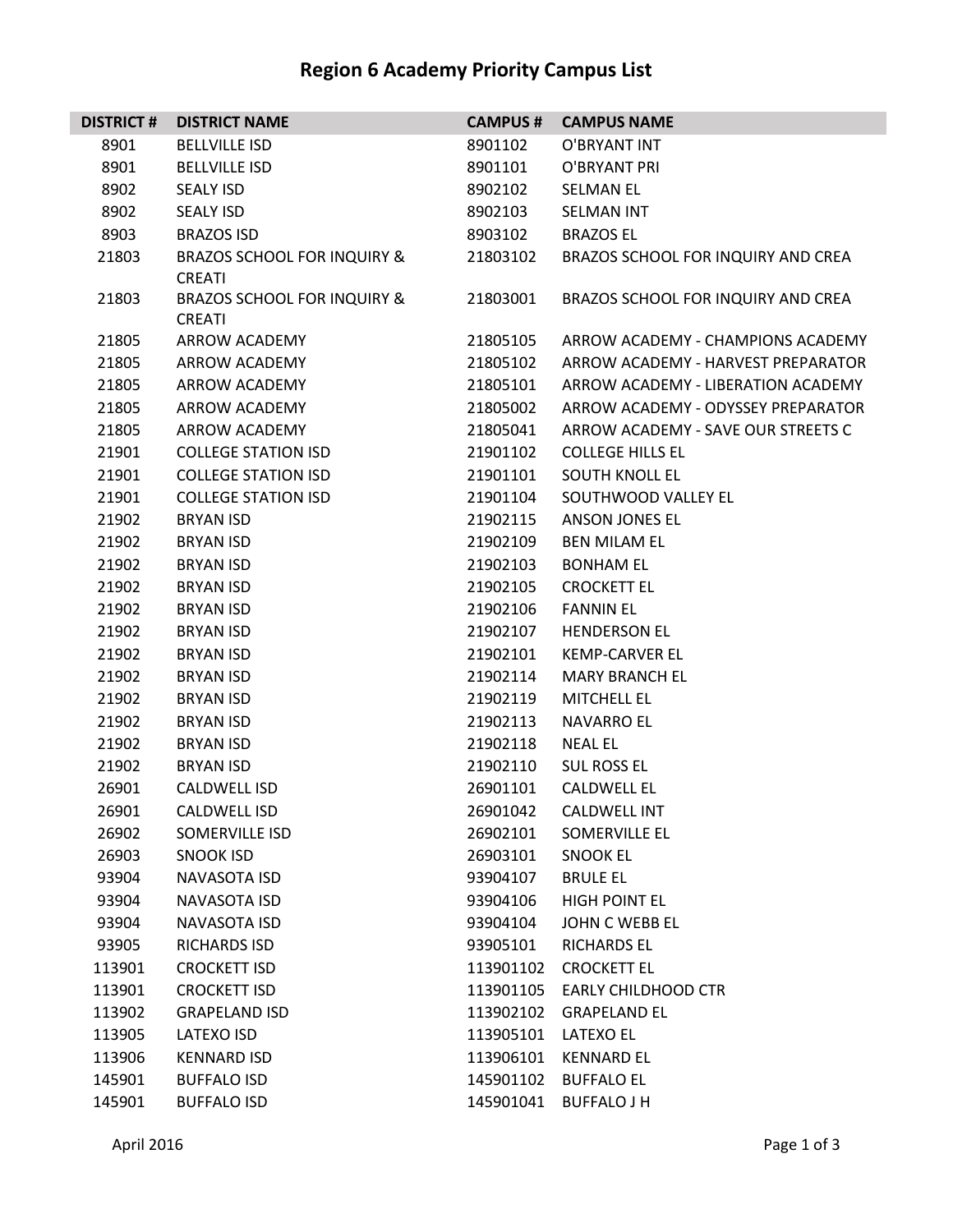## **Region 6 Academy Priority Campus List**

| <b>DISTRICT #</b> | <b>DISTRICT NAME</b>          |                     | <b>CAMPUS # CAMPUS NAME</b>                |
|-------------------|-------------------------------|---------------------|--------------------------------------------|
| 145906            | <b>NORMANGEE ISD</b>          |                     | 145906101 NORMANGEE EL                     |
| 145907            | OAKWOOD ISD                   |                     | 145907102 OAKWOOD EL                       |
| 145911            | <b>LEON ISD</b>               | 145911102 LEON EL   |                                            |
| 154901            | <b>MADISONVILLE CISD</b>      |                     | 154901101 MADISONVILLE EL                  |
| 154901            | <b>MADISONVILLE CISD</b>      |                     | 154901102 MADISONVILLE INT                 |
| 154903            | NORTH ZULCH ISD               |                     | 154903001 NORTH ZULCH ELEMENTARY/SECONDARY |
| 166901            | <b>CAMERON ISD</b>            |                     | 166901104 BEN MILAM EL                     |
| 166901            | <b>CAMERON ISD</b>            |                     | 166901101 CAMERON EL                       |
| 166902            | <b>GAUSE ISD</b>              | 166902101 GAUSE EL  |                                            |
| 166903            | <b>MILANO ISD</b>             |                     | 166903102 MILANO EL                        |
| 166904            | <b>ROCKDALE ISD</b>           |                     | 166904101 ROCKDALE EL                      |
| 166904            | <b>ROCKDALE ISD</b>           | 166904103           | ROCKDALE INT                               |
| 166907            | <b>BUCKHOLTS ISD</b>          |                     | 166907001 BUCKHOLTS SCHOOL                 |
| 170801            | <b>TEXAS SERENITY ACADEMY</b> |                     | 170801003 TEXAS SERENITY ACADEMY           |
| 170902            | <b>CONROE ISD</b>             |                     | 170902101 ANDERSON EL                      |
| 170902            | <b>CONROE ISD</b>             |                     | 170902107 ARMSTRONG EL                     |
| 170902            | <b>CONROE ISD</b>             | 170902102 AUSTIN EL |                                            |
| 170902            | <b>CONROE ISD</b>             |                     | 170902078 BOZMAN INT                       |
| 170902            | <b>CONROE ISD</b>             |                     | 170902106 CREIGHTON EL                     |
| 170902            | <b>CONROE ISD</b>             |                     | 170902073 CRYAR INTERMEDIATE               |
| 170902            | <b>CONROE ISD</b>             | 170902112 FORD EL   |                                            |
| 170902            | <b>CONROE ISD</b>             |                     | 170902068 GRANGERLAND INT                  |
| 170902            | <b>CONROE ISD</b>             |                     | 170902111 HOUSER EL                        |
| 170902            | <b>CONROE ISD</b>             |                     | 170902104 HOUSTON EL                       |
| 170902            | <b>CONROE ISD</b>             | 170902105 MILAM EL  |                                            |
| 170902            | <b>CONROE ISD</b>             |                     | 170902128 PATTERSON EL                     |
| 170902            | <b>CONROE ISD</b>             | 170902124 REAVES EL |                                            |
| 170902            | <b>CONROE ISD</b>             | 170902114 RICE EL   |                                            |
| 170902            | <b>CONROE ISD</b>             |                     | 170902103 RUNYAN EL                        |
| 170902            | <b>CONROE ISD</b>             |                     | 170902115 SAN JACINTO EL                   |
| 170902            | <b>CONROE ISD</b>             | 170902070           | <b>TRAVIS INT</b>                          |
| 170904            | WILLIS ISD                    | 170904103           | C C HARDY EL                               |
| 170904            | WILLIS ISD                    |                     | 170904106 EDWARD B CANNAN EL               |
| 170904            | WILLIS ISD                    |                     | 170904101 PARMLEY EL                       |
| 170904            | <b>WILLIS ISD</b>             | 170904107           | W LLOYD MEADOR EL                          |
| 170906            | <b>MAGNOLIA ISD</b>           | 170906106           | <b>CEDRIC C SMITH</b>                      |
| 170906            | <b>MAGNOLIA ISD</b>           | 170906103           | J L LYON EL                                |
| 170906            | <b>MAGNOLIA ISD</b>           | 170906102           | <b>MAGNOLIA EL</b>                         |
| 170906            | <b>MAGNOLIA ISD</b>           | 170906105           | <b>WILLIE E WILLIAMS EL</b>                |
| 170907            | SPLENDORA ISD                 | 170907102           | <b>GREENLEAF EL</b>                        |
| 170907            | SPLENDORA ISD                 | 170907101           | PEACH CREEK EL                             |
| 170907            | <b>SPLENDORA ISD</b>          | 170907104           | PINEY WOODS EL                             |
| 170908            | NEW CANEY ISD                 | 170908111           | <b>BENS BRANCH EL</b>                      |
| 170908            | <b>NEW CANEY ISD</b>          | 170908102           | <b>NEW CANEY EL</b>                        |